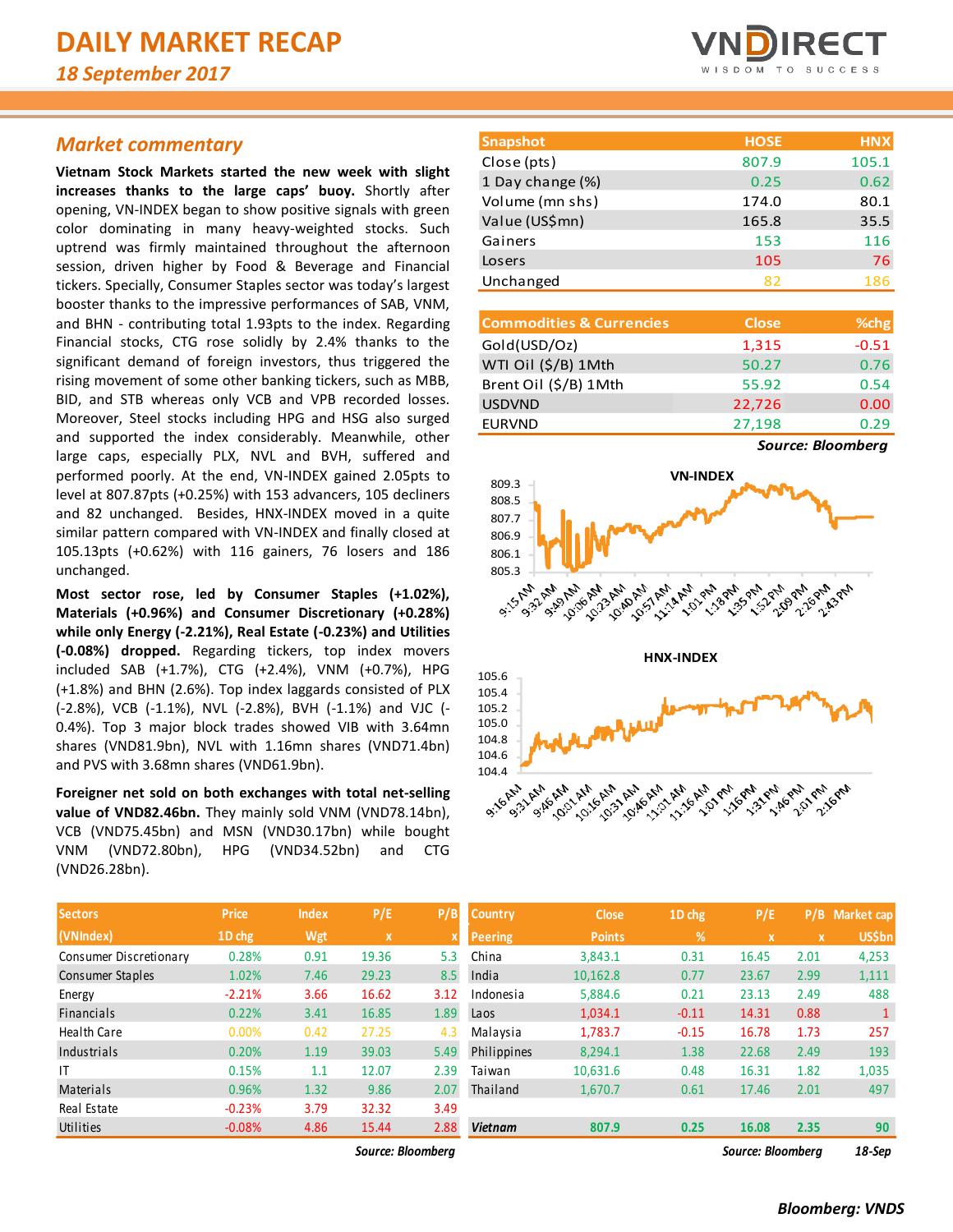![](_page_1_Picture_1.jpeg)

## **Market News**

**US oil prices are hovering around US\$50 as investors bet rising demand will offset industry's return to full-strength.** Global oil prices nudged higher Monday even amid reports that Royal Dutch Shell is re-starting a key Houston refinery that was shuttered by Hurricane Harvey three weeks ago. WTI crude futures for October delivery traded at US\$50.23 a barrel in early London dealing, after hitting a three-month high of US\$50.50 last week, a 0.7% gain from Friday's New York close. Brent contracts for November delivery, which are used as a benchmark for global prices, were around 5 cents higher from their Friday New York close at US\$55.7 per barrel. *(Bloomberg)*

**The Ministry of Industry and Trade is seeking ways to reduce the trade deficit with Thailand which has been on the sharp rise.** In 8M2017, Vietnam spent around US\$3.5bn on importing 36 kinds of goods from Thailand, citing information from Le Hoang Anh, Head of the Ministry of Industry and Trade's Asia and Africa Department. Mr. Anh added that during the Jan-Aug period, Vietnam mostly imported household electronic products, vegetables and fruit and cars and auto spare parts. Vegetables and fruit imports accounted for US\$618mn. Noticeably, 22 among these imported products could be produced domestically. *(Dtinews.vn)*

# **Corporate News**

**Vietnam Joint Stock Commercial Bank for Industry and Trade (CTG VN) –** dividend payment: Sep 27 and Sep 28 will be the ex-date and record date, respectively, for receiving 2016 cash dividend of VND700/share (est. 2016 dividend yield of 3.7%). The payment date will be Oct 17. *(Hsx.vn)*

**Power Construction Joint Stock Company No.1 (PC1 VN) – business activity:** On Sep 15, PC1 has announced to establish a new subsidiary named Ninh Binh - No.1 Power Construction Installation One Member Co., Ltd. *(Hsx.vn)*

**Imexpharm Corporation (IMP VN) - treasury share and business activities:** IMP's BoD has approved the plan to buy back 9,500 ESOP shares from former employees as treasury shares at the price of VND10,000/share. Besides, IMP plans to purchase the shares that its affiliate Dong Thap Muoi Conservation Research and Development of Medicinal JSC (Mephydica) issues to existing shareholders at the ratio of 5:1. Total additional capital investment is expected at VND468mn. In addition, IMP will spend VND4.91bn for land acquisition to expand its branch in Binh Duong Province. *(Hsx.vn)*

**Hang Xanh Motors Service JSC (HAX VN) – shareholder's activities:** SSI Asset Management Co., Ltd (SSIAM) received 488,982 HAX bonus shares, bought 264,432 shares and sold 265,392 shares from Jun 30 to Sep 13. After the transactions, SSIAM currently holds 1,367,992 HAX shares (5.86%). *(Hsx.vn)*

**Mobile World Investment Corporation (MWG VN) – shareholder's activity:** Mrs. Nguyen Xuan Doai, wife of BoD member Dieu Chinh Ha Trieu, has registered to sell 500,000 MWG shares via put-through and order-matching methods from Sep 20 to Oct 19. If successful, she will reduce her ownership in MWG from 2,329,264 shares (0.75%) to 1,829,264 shares (0.58%). *(Hsx.vn)*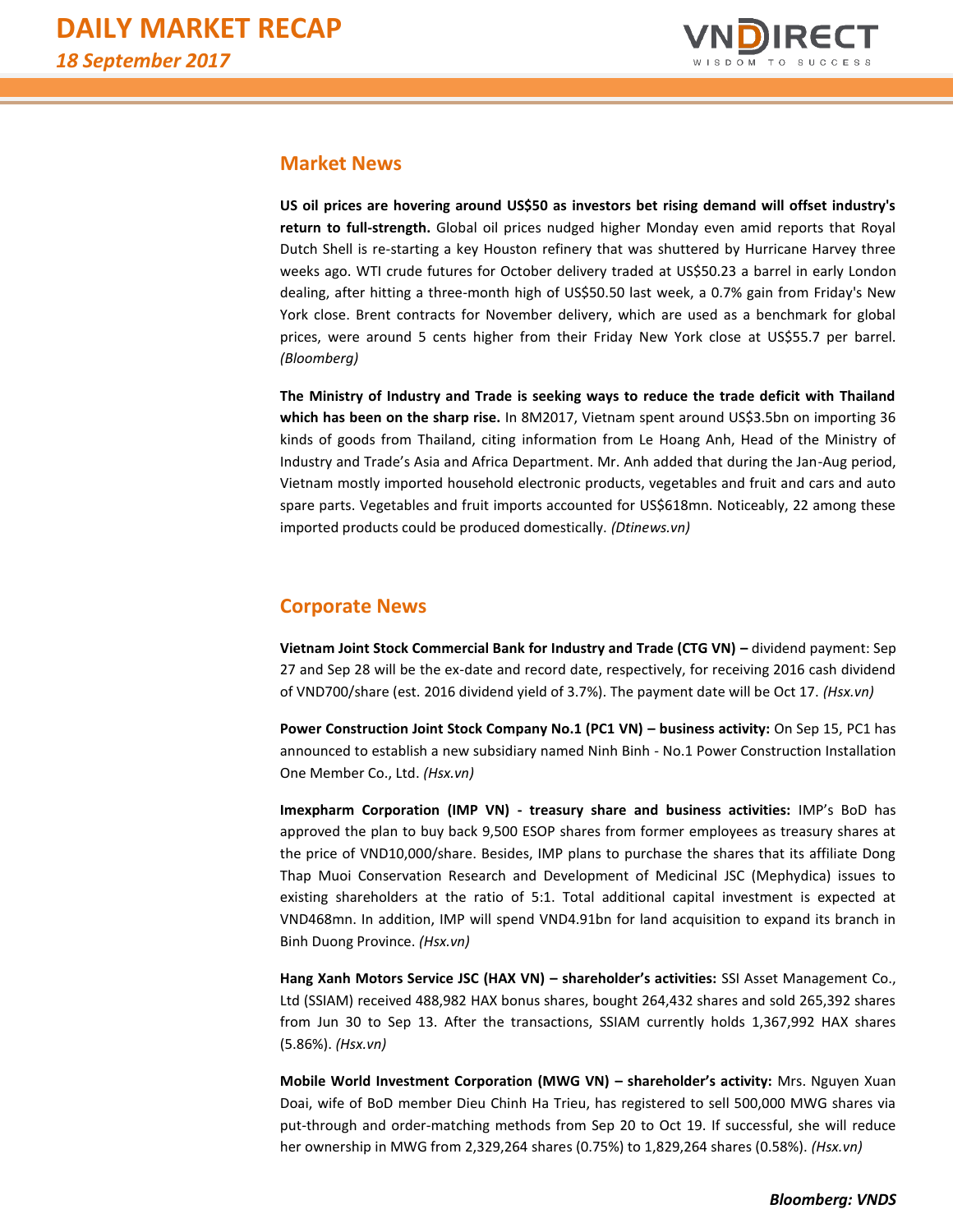![](_page_2_Picture_1.jpeg)

**Military Commercial Joint Stock Bank (MBB VN) – shareholder's activity:** MBB's Labor Union has registered to receive the transfer of 3,051 ESOP shares from former employees from Sep 20 to Oct 19. Thus, the party will increase its stake from 1,206,481 shares to 1,209,532 shares. *(Hsx.vn)*

**Construction Joint Stock Company 47 (C47 VN) – shareholder's activity:** C47's BoD member Dang Ngoc Can has registered to sell 30,000 C47 shares out of 31,948 shares owned (0.18%) via order-matching method from Sep 21 to Oct 20. *(Hsx.vn)*

**TNG Investment And Trading JSC (TNG VN) - 8M2017 business results:** For August, TNG generated VND354.6bn in net revenue (+57.2% YoY) and VND19.1bn in EAT (+59.9% YoY). For 8M2017, the company recorded VND1.635trl in net revenue (+25.7% YoY and completing 81.8% ful-year goal) and VND76.8bn in EAT (+18.8% YoY and achieving 66.8% of year targets). *(Hnx.vn & Cafef.vn)*

**Nafoods Group JSC (NAF VN) - business activities:** NAF's BoD has approved the plan to divest its entire stake (35%) in Nafoods Pleiku JSC. *(Cafef.vn)* 

**Thanh Cong Textile Garment Investment Trading JSC (TCM VN) - shareholder's activity and fire accident announcement:** BoD member Lee Eun Hong has registered to divest his entire stake of 12,505 TCM shares via order-matching method from Sep 20 to Oct 19. On the other hand, TCM has made an announcement regarding the fire accident at its grey fabric warehouse on Sep 16. Accordingly, initial estimated damage was 700,000 meters of grey fabric and two sizing machines. TCM had bought the insurances for all of its assets located in the accident area including warehouse, machine & equipment, and goods. Estimated loss and the reason of the fire will be announced later. *(Hsx.vn)*

**Saigon Maritime JSC (SHC - unlisted) - stock listing:** Sep 25 will be the record date for finalizing the shareholder list to prepare the application documents for listing shares of Saigon Maritime JSC on Hanoi Stock Exchange (HNX). For further information, in May 2013, SHC was involuntarily delisted on HNX due to an accumulated loss of VND59.7bn, exceeding its charter capital of VND43.1bn. Additionally, in 2016 the company recorded revenue of VND107.3bn and EAT of VND4.3bn, thus reducing its accumulated loss to approximately VND32bn. *(Cafef.vn)*

**FPT Online (FOC - unlisted) - dividend payment:** Sep 20 will be the record date for receiving the first 2017 cash dividend of VND2,000/share. The payment will be made on Sep 29. *(Cafef.vn)*

**Song Da No 9 JSC (SD9 VN) - dividend payment:** Sep 19 and Sep 20 will be the ex-date and record date, correspondingly, for receiving 2016 cash dividend of VND700/share (est. 2016 dividend yield of 6.25%). The payment is expected on Sep 29. *(Cafef.vn)*

**Licogi 16 JSC (LCG VN) - business activity:** LCG has announced the plan to revive the Ethanol Binh Phuoc plant to support the business activities of Orient Bio-Fuels Co. Ltd (OBF - unlisted). The first renovation stage is expected to complete within 2017. For further information, the BoD decision was made in response to the Ministry of Industry and Trade's new policy to replace A92 petrol by E5 bio-gasoline starting from Jan 01, 2018. LCG has contributed VND116.5bn out of VND123.5bn (22%) committed to invest in OBF. The company plans to inject the remaining capital by May 15, 2018 at the latest. *(Hsx.vn & Cafef.vn)*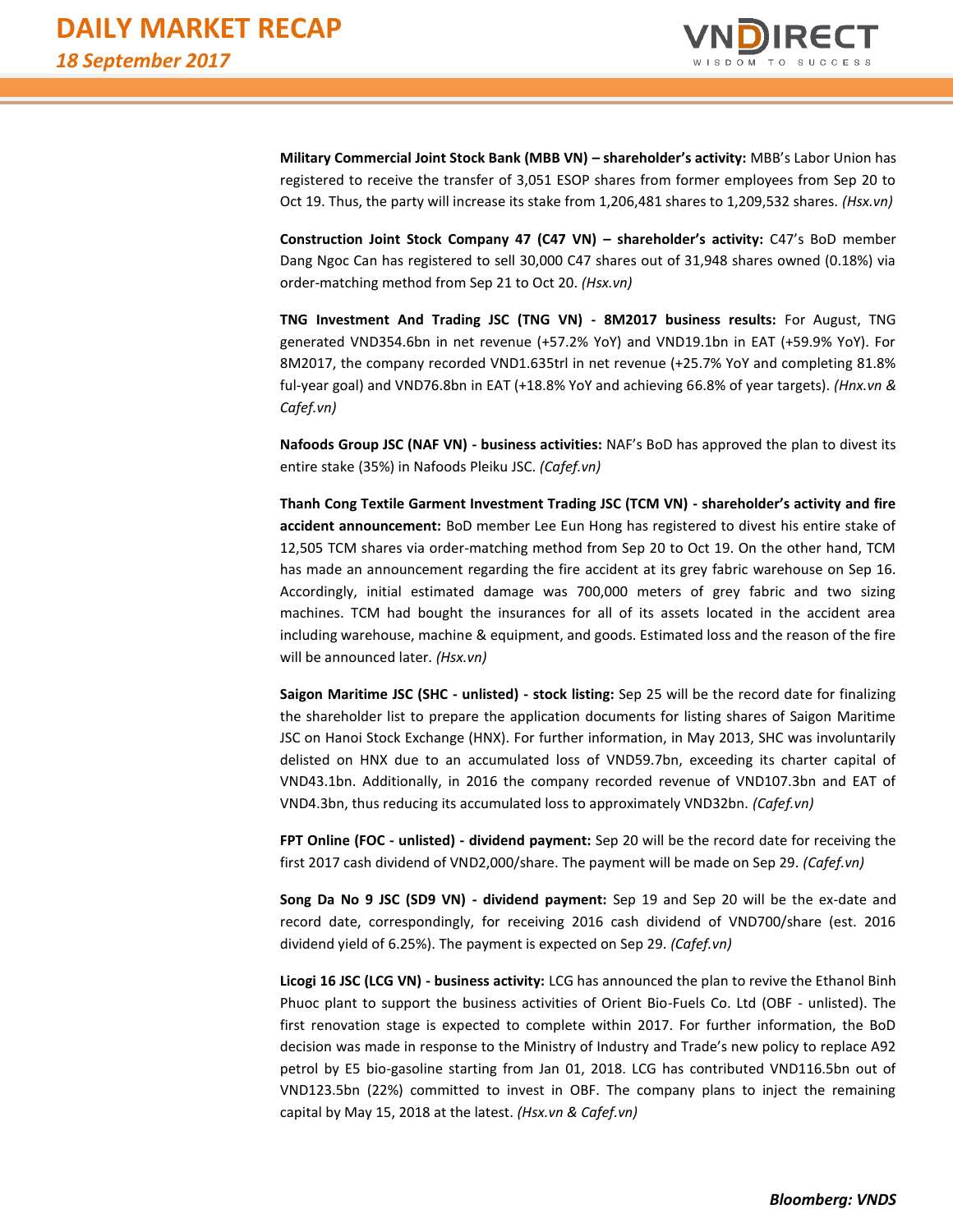![](_page_3_Picture_1.jpeg)

#### **MARKET MOVEMENTS**

|               |                    | <b>HOSE</b> |      |         |        |  |  |  |  |  |  |  |
|---------------|--------------------|-------------|------|---------|--------|--|--|--|--|--|--|--|
|               | <b>Top gainers</b> |             |      |         |        |  |  |  |  |  |  |  |
| <b>Ticker</b> | <b>Last Price</b>  | Chg         | %chg | Vol.    | Index  |  |  |  |  |  |  |  |
|               |                    |             |      |         | impact |  |  |  |  |  |  |  |
| TSC           | 4,920              | 320         | 7.0  | 1.87MLN | 0.019  |  |  |  |  |  |  |  |
| <b>PXT</b>    | 4,160              | 270         | 6.9  | 132,970 | 0.002  |  |  |  |  |  |  |  |
| <b>PNC</b>    | 18,500             | 1,200       | 6.9  | 10      | 0.005  |  |  |  |  |  |  |  |
| <b>SVT</b>    | 8,340              | 540         | 6.9  | 20      | 0.002  |  |  |  |  |  |  |  |
| <b>KPF</b>    | 6,200              | 400         | 6.9  | 410     | 0.003  |  |  |  |  |  |  |  |

| <b>Top losers</b> |                   |          |        |       | <b>VND</b> | <b>Top losers</b> |                   |          |         |         | <b>VND</b> |
|-------------------|-------------------|----------|--------|-------|------------|-------------------|-------------------|----------|---------|---------|------------|
| <b>Ticker</b>     | <b>Last Price</b> | Chg      | %chg   | Vol.  | Index      | Ticker            | <b>Last Price</b> | Chg      | %chg    | Vol.    | Index      |
|                   |                   |          |        |       | impact     |                   |                   |          |         |         | impact     |
| <b>CMT</b>        | 9.440             | $-710$   | $-7.0$ | 430   | $-0.002$   | <b>PEN</b>        | 18.700            | $-2.000$ | $-14.6$ | 100     | 0.000      |
| <b>SCD</b>        | 34,900            | $-2,600$ | $-6.9$ | 9,850 | $-0.009$   | QNC               | 3,600             | $-400$   | $-10.0$ | 100     | 0.000      |
| <b>KAC</b>        | 18,800            | $-1,400$ | $-6.9$ | 70    | $-0.013$   | L <sub>14</sub>   | 74,300            | $-8,200$ | $-9.9$  | 138.720 | 0.000      |
| <b>KHA</b>        | 30,250            | $-2,250$ | $-6.9$ | 870   | $-0.012$   | TH <sub>1</sub>   | 10,000            | $-1,100$ | $-9.9$  | 105     | 0.000      |
| <b>TAC</b>        | 46,200            | $-3,300$ | $-6.7$ | 4,810 | $-0.042$   | <b>INC</b>        | 9,300             | $-1,000$ | $-9.7$  | 100     | 0.000      |

|               | <b>Top index movers</b> |       |      |         | <b>VND</b> |
|---------------|-------------------------|-------|------|---------|------------|
| <b>Ticker</b> | <b>Last Price</b>       | Chg   | %chg | Vol.    | Index      |
|               |                         |       |      |         | impact     |
| <b>SAB</b>    | 276,500                 | 4,500 | 1.7  | 19,100  | 1.134      |
| <b>CTG</b>    | 19,150                  | 450   | 2.4  | 3.08MLN | 0.658      |
| VNM           | 149,000                 | 1,000 | 0.7  | 555,240 | 0.570      |
| <b>HPG</b>    | 37,650                  | 650   | 1.8  | 4.64MLN | 0.387      |
| BHN           | 98,500                  | 2,500 | 2.6  | 94,780  | 0.228      |

| <b>Top index laggers</b> |                   |          |        |         | <b>VND</b> |
|--------------------------|-------------------|----------|--------|---------|------------|
| <b>Ticker</b>            | <b>Last Price</b> | Chg      | %chg   | Vol.    | Index      |
|                          |                   |          |        |         | impact     |
| <b>PLX</b>               | 66,400            | $-1,900$ | $-2.8$ | 1.27MLN | $-0.966$   |
| <b>VCB</b>               | 37,600            | $-400$   | $-1.1$ | 2.92MLN | $-0.566$   |
| <b>NVL</b>               | 62,100            | $-1,800$ | $-2.8$ | 1.92MLN | $-0.417$   |
| <b>BVH</b>               | 56,000            | $-600$   | $-1.1$ | 215,360 | $-0.160$   |
| VJC                      | 137,100           | $-600$   | $-0.4$ | 690.620 | $-0.076$   |

|               | <b>Top active volume</b> |     |      |              | <b>VND</b>   |
|---------------|--------------------------|-----|------|--------------|--------------|
| <b>Ticker</b> | <b>Last Price</b>        | Chg | %chg | Vol.         | <b>Index</b> |
|               |                          |     |      |              | impact       |
| <b>FLC</b>    | 7,700                    | 180 |      | 2.4 11.97MLN | 0.045        |
| <b>FIT</b>    | 13,250                   | 650 | 5.2  | 9.25MLN      | 0.065        |
| <b>OGC</b>    | 2,620                    | 50  | 2.0  | 7.95 MLN     | 0.006        |
| <b>SCR</b>    | 11,800                   | 100 | 0.9  | 5.63MLN      | 0.009        |
| <b>PVD</b>    | 13,950                   | 400 | 3.0  | 5.18MLN      | 0.060        |

|                    |                   | <b>HOSE</b> |      |         |            |                    |                   | <b>HNX</b> |      |                |            |
|--------------------|-------------------|-------------|------|---------|------------|--------------------|-------------------|------------|------|----------------|------------|
| <b>Top gainers</b> |                   |             |      |         | <b>VND</b> | <b>Top gainers</b> |                   |            |      |                | <b>VND</b> |
| Ticker             | <b>Last Price</b> | Chg         | %chg | Vol.    | Index      | Ticker             | <b>Last Price</b> | Chg        | %chg | Vol.           | Index      |
|                    |                   |             |      |         | impact     |                    |                   |            |      |                | impact     |
| TSC                | 4,920             | 320         | 7.0  | 1.87MLN | 0.019      | <b>KLF</b>         | 4,400             | 400        |      | 10.0 17.84 MLN | 0.000      |
| <b>PXT</b>         | 4,160             | 270         | 6.9  | 132,970 | 0.002      | <b>VTS</b>         | 14,700            | 1,300      | 9.7  | 100            | 0.000      |
| <b>PNC</b>         | 18,500            | 1,200       | 6.9  | 10      | 0.005      | <b>SJE</b>         | 27,400            | 2,400      | 9.6  | 30,400         | 0.000      |
| <b>SVT</b>         | 8,340             | 540         | 6.9  | 20      | 0.002      | <b>NGC</b>         | 8,000             | 700        | 9.6  | 200            | 0.000      |
| KPF                | 6,200             | 400         | 6.9  | 410     | 0.003      | <b>VTL</b>         | 12,700            | 1,100      | 9.5  | 100            | 0.000      |

| <b>Top losers</b> |                   |          |        |       | <b>VND</b> | <b>Top losers</b> |                   |          |         |         | VND,<br>Index<br>Vol. |  |  |  |  |
|-------------------|-------------------|----------|--------|-------|------------|-------------------|-------------------|----------|---------|---------|-----------------------|--|--|--|--|
| Ticker            | <b>Last Price</b> | Chg      | %chg   | Vol.  | Index      | Ticker            | <b>Last Price</b> | Chg      | %chg    |         |                       |  |  |  |  |
|                   |                   |          |        |       | impact     |                   |                   |          |         |         | impact                |  |  |  |  |
| CMT               | 9.440             | $-710$   | $-7.0$ | 430   | $-0.002$   | <b>PEN</b>        | 18,700            | $-2.000$ | $-14.6$ | 100     | 0.000                 |  |  |  |  |
| SCD               | 34,900            | $-2,600$ | $-6.9$ | 9,850 | $-0.009$   | QNC               | 3,600             | $-400$   | $-10.0$ | 100     | 0.000                 |  |  |  |  |
| <b>KAC</b>        | 18,800            | $-1,400$ | $-6.9$ | 70    | $-0.013$   | L14               | 74,300            | $-8,200$ | $-9.9$  | 138.720 | 0.000                 |  |  |  |  |
| <b>KHA</b>        | 30,250            | $-2,250$ | $-6.9$ | 870   | $-0.012$   | TH <sub>1</sub>   | 10,000            | $-1,100$ | $-9.9$  | 105     | 0.000                 |  |  |  |  |
| TAC               | 46.200            | $-3,300$ | $-6.7$ | 4,810 | $-0.042$   | INC               | 9,300             | $-1.000$ | $-9.7$  | 100     | 0.000                 |  |  |  |  |

|            | <b>Top index movers</b> |       |      |         | <b>VND</b> |            | Top index movers  |       |      |               | <b>VND</b> |
|------------|-------------------------|-------|------|---------|------------|------------|-------------------|-------|------|---------------|------------|
| Ticker     | <b>Last Price</b>       | Chg   | %chg | Vol.    | Index      | Ticker     | <b>Last Price</b> | Chg   | %chg | Vol.          | Index      |
|            |                         |       |      |         | impact     |            |                   |       |      |               | impact     |
| SAB        | 276,500                 | 4,500 | 1.7  | 19.100  | 1.134      | <b>SHB</b> | 7.900             | 200   |      | 2.6 19.59MLN  | 0.197      |
| <b>CTG</b> | 19,150                  | 450   | 2.4  | 3.08MLN | 0.658      | <b>ACB</b> | 28,200            | 100   | 0.4  | 1.22MLN       | 0.088      |
| VNM        | 149,000                 | 1,000 | 0.7  | 555.240 | 0.570      | KLF        | 4,400             | 400   |      | 10.0 17.84MLN | 0.071      |
| <b>HPG</b> | 37,650                  | 650   | 1.8  | 4.64MLN | 0.387      | <b>PVS</b> | 16,600            | 200   | 1.2  | 8.32MLN       | 0.051      |
| <b>BHN</b> | 98,500                  | 2,500 | 2.6  | 94,780  | 0.228      | <b>API</b> | 38,000            | 2,600 | 7.3  | 9,930         | 0.048      |

| <b>Top index laggers</b> |                   |          |        |          | <b>VND</b> | Top index laggers |                   |          |        |         | <b>VND</b> |
|--------------------------|-------------------|----------|--------|----------|------------|-------------------|-------------------|----------|--------|---------|------------|
| Ticker                   | <b>Last Price</b> | Chg      | %chg   | Vol.     | Index      | Ticker            | <b>Last Price</b> | Chg      | %chg   | Vol.    | Index      |
|                          |                   |          |        |          | impact     |                   |                   |          |        |         | impact     |
| PLX                      | 66.400            | $-1,900$ | $-2.8$ | 1.27MLN  | $-0.966$   | L14               | 74,300            | $-8.200$ | $-9.9$ | 138.720 | $-0.049$   |
| <b>VCB</b>               | 37,600            | $-400$   | $-1.1$ | 2.92 MLN | $-0.566$   | <b>NVB</b>        | 7,100             | $-100$   | $-1.4$ | 796.700 | $-0.032$   |
| <b>NVL</b>               | 62.100            | $-1,800$ | $-2.8$ | 1.92MLN  | $-0.417$   | <b>PMC</b>        | 78,000            | -4,700   | -5.7   | 1.344   | $-0.030$   |
| <b>BVH</b>               | 56,000            | $-600$   | $-1.1$ | 215.360  | $-0.160$   | <b>DST</b>        | 35,200            | $-600$   | $-1.7$ | 901,340 | $-0.022$   |
| VJC                      | 137,100           | $-600$   | $-0.4$ | 690,620  | $-0.076$   | EID               | 15,000            | $-1,500$ | $-9.1$ | 44.000  | $-0.013$   |

|            | <b>Top active volume</b> |     |               |              | <b>VND</b> | <b>VND</b><br>Top active volume |                   |     |               |                |        |  |
|------------|--------------------------|-----|---------------|--------------|------------|---------------------------------|-------------------|-----|---------------|----------------|--------|--|
| Ticker     | <b>Last Price</b><br>Chg |     | %chg          | Vol.         | Index      | Ticker                          | <b>Last Price</b> | Chg | %chg          |                | Index  |  |
|            |                          |     |               |              | impact     |                                 |                   |     |               |                | impact |  |
| FLC        | 7.700                    | 180 |               | 2.4 11.97MLN | 0.045      | <b>SHB</b>                      | 7,900             | 200 |               | 2.6 19.59MLN   | 0.000  |  |
| FIT.       | 13,250                   | 650 | 5.2           | 9.25MLN      | 0.065      | <b>KLF</b>                      | 4,400             | 400 |               | 10.0 17.84 MLN | 0.000  |  |
| OGC        | 2,620                    | 50  | $2.0^{\circ}$ | 7.95 MLN     | 0.006      | <b>PVS</b>                      | 16,600            | 200 | 1.2           | 8.32MLN        | 0.000  |  |
| <b>SCR</b> | 11,800                   | 100 | 0.9           | 5.63MLN      | 0.009      | SCJ                             | 2,300             | 0   | $0.0^{\circ}$ | 3.22MLN        | 0.000  |  |
| <b>PVD</b> | 13,950                   | 400 | 3.0           | 5.18MLN      | 0.060      | VCG                             | 20,900            | 200 | 1.0           | 1.99MLN        | 0.000  |  |
|            |                          |     |               |              |            |                                 |                   |     |               |                |        |  |

*18-Sep Source: Bloomberg*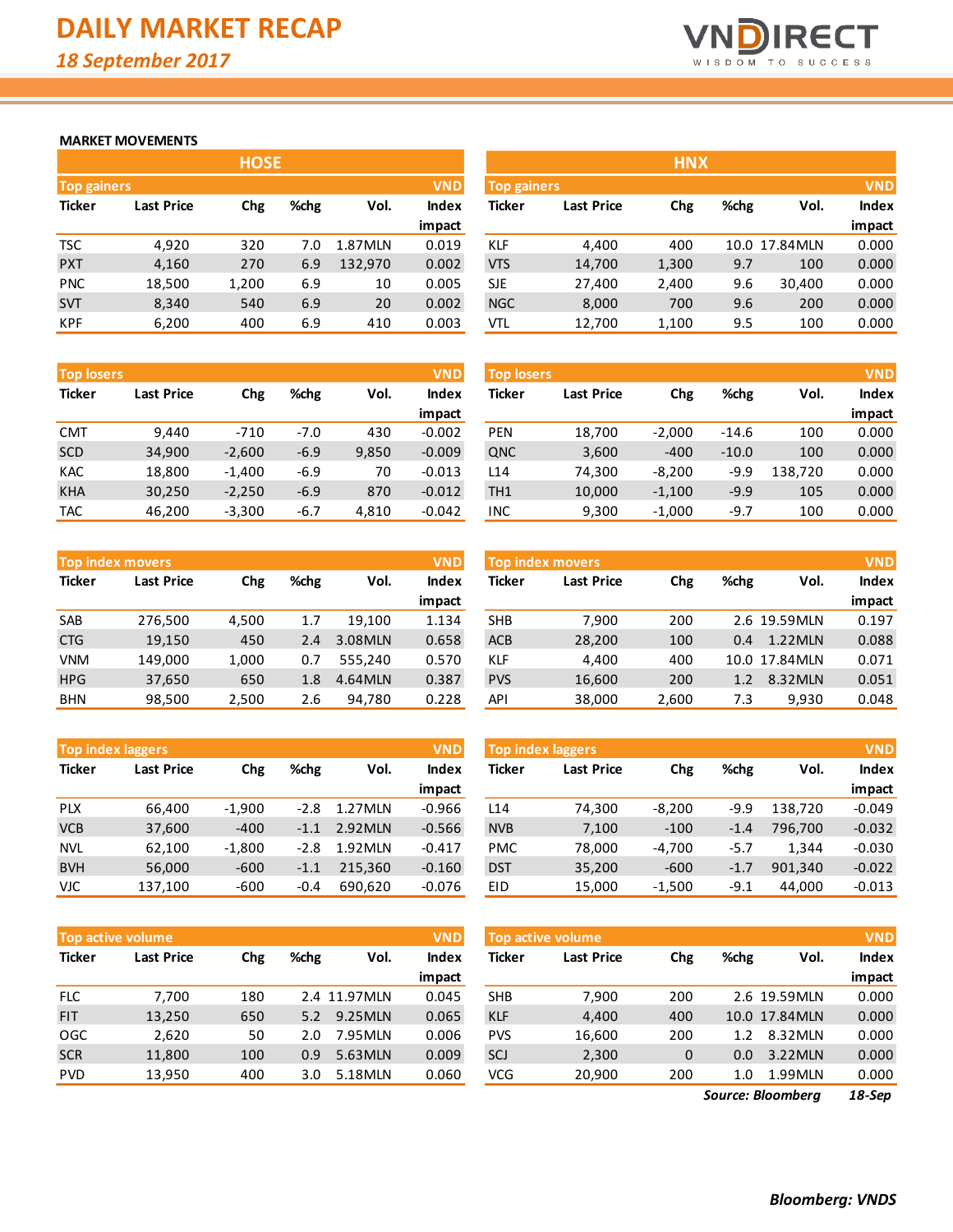![](_page_4_Picture_1.jpeg)

### **FOREIGN ACTIVITIES**

| <b>Volume (Mn'shs)</b> | <b>HOSE</b> | d/d      | <b>HNX</b> | d/d     | Value (VND'bn)        | <b>HOSE</b> | d/d    | <b>HNX</b> | d/d      |
|------------------------|-------------|----------|------------|---------|-----------------------|-------------|--------|------------|----------|
| <b>BUY</b>             | 8.4         | $-64.7%$ | 0.4        | -47.9%  | <b>BUY</b>            | 283.7       | -73.7% | 6.9        | -54.6%   |
| % of market            | 4.9%        |          | 0.5%       |         | % of market           | 7.6%        |        | 0.9%       |          |
| <b>SELL</b>            | 9.1         | -77.6%   | $1.5\,$    | $-9.7%$ | <b>SELL</b>           | 350.0       | -74.0% | 23.1       | $-12.9%$ |
| % of market            | 5.3%        |          | 1.9%       |         | % of market           | 9.4%        |        | 2.9%       |          |
| <b>NET BUY (SELL)</b>  | (0.72)      |          | (1.1)      |         | <b>NET BUY (SELL)</b> | (66.2)      |        | (16.2)     |          |

*Source: HSX, HNX*

![](_page_4_Figure_5.jpeg)

| Volume (Mln'shs)      |         | <b>HOSE % of 2016</b> |        | HNX % of 2016 | Value (VND'bn)        |          | <b>HOSE % of 2016</b> | HNX % of 2016 |       |  |
|-----------------------|---------|-----------------------|--------|---------------|-----------------------|----------|-----------------------|---------------|-------|--|
| <b>BUY</b>            | 1.990.0 | 80.8%                 | 214.3  | 54.3%         | <b>BUY</b>            | 82,065.5 | 89.9%                 | 3.108.9       | 49.9% |  |
| % of market           | 6.0%    |                       | 2.2%   |               | % of market           | 12.4%    |                       | 3.0%          |       |  |
| <b>SELL</b>           | 1.963.6 | 73.5%                 | 228.2  | 69.5%         | <b>SELL</b>           | 68,768.5 | 69.5%                 | 3,079.2       | 60.5% |  |
| % of market           | 5.9%    |                       | 2.4%   |               | % of market           | 10.4%    |                       | 3.0%          |       |  |
| <b>NET BUY (SELL)</b> | 26.4    |                       | (13.9) |               | <b>NET BUY (SELL)</b> | 13.297   |                       | 29.7          |       |  |

*Source: HSX, HNX*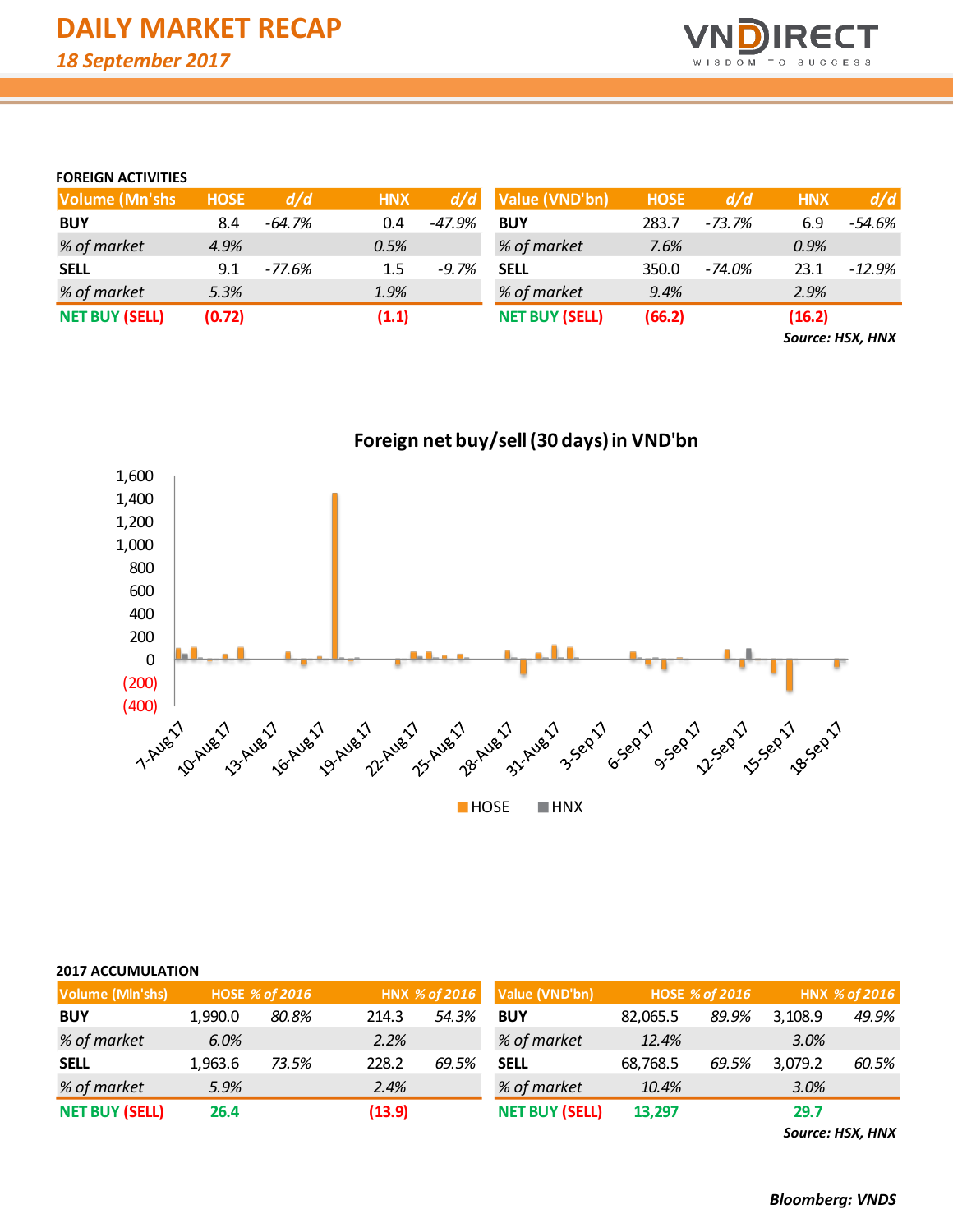![](_page_5_Picture_1.jpeg)

### **FOREIGN ACTIVITIES**

|               |                               | <b>HOSE</b> |       |       |        | <b>HNX</b>                       |        |        |      |              |        |  |
|---------------|-------------------------------|-------------|-------|-------|--------|----------------------------------|--------|--------|------|--------------|--------|--|
|               | Top buy by foreigners (value) |             |       |       | VND'bn | Top buy by foreigners (value)    | VND'bn |        |      |              |        |  |
| <b>Ticker</b> | %chg<br>Last Price<br>Chg     |             | Value | Index | Ticker | %chg<br><b>Last Price</b><br>Chg |        |        |      | <b>Index</b> |        |  |
|               |                               |             |       |       | impact |                                  |        |        |      |              | impact |  |
| <b>VNM</b>    | 149,000                       | 1,000       | 0.68  | 72.8  | 0.570  | VGC                              | 21,100 | $-100$ | 2.43 | 1.0          | 0.000  |  |
| <b>HPG</b>    | 37,650                        | 650         | 1.76  | 34.5  | 0.387  | <b>SHS</b>                       | 17,500 | 400    | 2.34 | 0.8          | 0.000  |  |
| <b>CTG</b>    | 19,150                        | 450         | 2.41  | 26.3  | 0.658  | <b>CVT</b>                       | 49,100 | 700    | 1.45 | 0.7          | 0.000  |  |
| <b>SSI</b>    | 25,800                        | 200         | 0.78  | 24.3  | 0.039  | <b>VCG</b>                       | 20,900 | 200    | 0.97 | 0.6          | 0.000  |  |
| <b>PVD</b>    | 13,950                        | 400         | 2.95  | 11.7  | 0.060  | <b>SHB</b>                       | 7,900  | 200    | 2.60 | 0.6          | 0.000  |  |

|               | Top sell by foreigners (value)   |        |         |       | VND'bn   | Top sell by foreigners (value) |        |      |       |              |        |
|---------------|----------------------------------|--------|---------|-------|----------|--------------------------------|--------|------|-------|--------------|--------|
| <b>Ticker</b> | %chg<br><b>Last Price</b><br>Chg |        | Value   | Index | Ticker   | <b>Last Price</b>              | Chg    | %chg | Value | <b>Index</b> |        |
|               |                                  |        |         |       | impact   |                                |        |      |       |              | impact |
| <b>VNM</b>    | 149.000                          | 1.000  | 0.68    | 78.1  | 0.570    | <b>PVS</b>                     | 16.400 | 200  | 0.00  | 19.9         | 0.000  |
| <b>VCB</b>    | 37,600                           | $-400$ | $-1.05$ | 75.5  | $-0.566$ | <b>INN</b>                     | 64,500 | 0    | 0.00  | 0.5          | 0.000  |
| <b>MSN</b>    | 56,300                           | 200    | 0.36    | 30.2  | 0.091    | VCG                            | 20,900 | 200  | 0.97  | 0.5          | 0.000  |
| <b>KBC</b>    | 14,500                           | $-100$ | $-0.68$ | 21.8  | $-0.019$ | <b>PVE</b>                     | 8,600  | 200  | 2.38  | 0.4          | 0.000  |
| <b>VJC</b>    | 137,100                          | $-600$ | $-0.44$ | 20.0  | $-0.076$ | TEG                            | 6,700  | 0    | 0.00  | 0.4          | 0.000  |

|               | Top net buy by foreigners (value) |       |      |       | <b>VND'bn</b> | Top net buy by foreigners (value) |                          |        |      |       |        |
|---------------|-----------------------------------|-------|------|-------|---------------|-----------------------------------|--------------------------|--------|------|-------|--------|
| <b>Ticker</b> | Last Price<br>Chg                 |       | %chg | Value | Index         | Ticker                            | Chg<br><b>Last Price</b> |        | %chg | Value | Index  |
|               |                                   |       |      |       | impact        |                                   |                          |        |      |       | impact |
| <b>HPG</b>    | 37,650                            | 650   | 1.76 | 31.3  | 0.387         | VGC                               | 21,100                   | $-100$ | 2.43 | 1.0   | 0.000  |
| SSI           | 25,800                            | 200   | 0.78 | 18.7  | 0.039         | <b>SHS</b>                        | 17,500                   | 400    | 2.34 | 0.8   | 0.000  |
| <b>CTG</b>    | 19,150                            | 450   | 2.41 | 18.1  | 0.658         | <b>SHB</b>                        | 7.900                    | 200    | 2.60 | 0.6   | 0.000  |
| <b>SBT</b>    | 29,300                            | 300   | 1.03 | 7.5   | 0.030         | <b>CVT</b>                        | 49,100                   | 700    | 1.45 | 0.5   | 0.000  |
| HII           | 37.100                            | 1.800 | 5.10 | 4.6   | 0.010         | DBC                               | 27.700                   | 0      | 0.00 | 0.5   | 0.000  |

|               | Top net sell by foreigners (value) |        |         |         | VND'bn   | Top net sell by foreigners (value) | <b>VND'bn</b> |             |       |              |        |
|---------------|------------------------------------|--------|---------|---------|----------|------------------------------------|---------------|-------------|-------|--------------|--------|
| <b>Ticker</b> | %chg<br>Last Price<br>Chg          |        | Value   | Index   | Ticker   | Last Price                         | Chg           | %chg        | Value | <b>Index</b> |        |
|               |                                    |        |         |         | impact   |                                    |               |             |       |              | impact |
| <b>VCB</b>    | 37.600                             | $-400$ | $-1.05$ | $-73.4$ | $-0.566$ | <b>PVS</b>                         | 16.400        | 200         | 0.00  | $-19.78$     | 0.000  |
| <b>MSN</b>    | 56,300                             | 200    | 0.36    | $-27.4$ | 0.091    | <b>INN</b>                         | 64,500        | $\mathbf 0$ | 0.00  | $-0.47$      | 0.000  |
| KBC           | 14.500                             | $-100$ | $-0.68$ | $-13.1$ | $-0.019$ | <b>PVE</b>                         | 8.600         | 200         | 2.38  | $-0.41$      | 0.000  |
| <b>NLG</b>    | 27,450                             | $-300$ | $-1.08$ | $-10.7$ | $-0.019$ | <b>TEG</b>                         | 6,700         | $\mathbf 0$ | 0.00  | $-0.36$      | 0.000  |
| <b>VJC</b>    | 137,100                            | $-600$ | $-0.44$ | $-10.7$ | $-0.076$ | <b>KVC</b>                         | 3,500         | 0           | 0.00  | $-0.23$      | 0.000  |

*Source: Bloomberg, HOSE, HNX*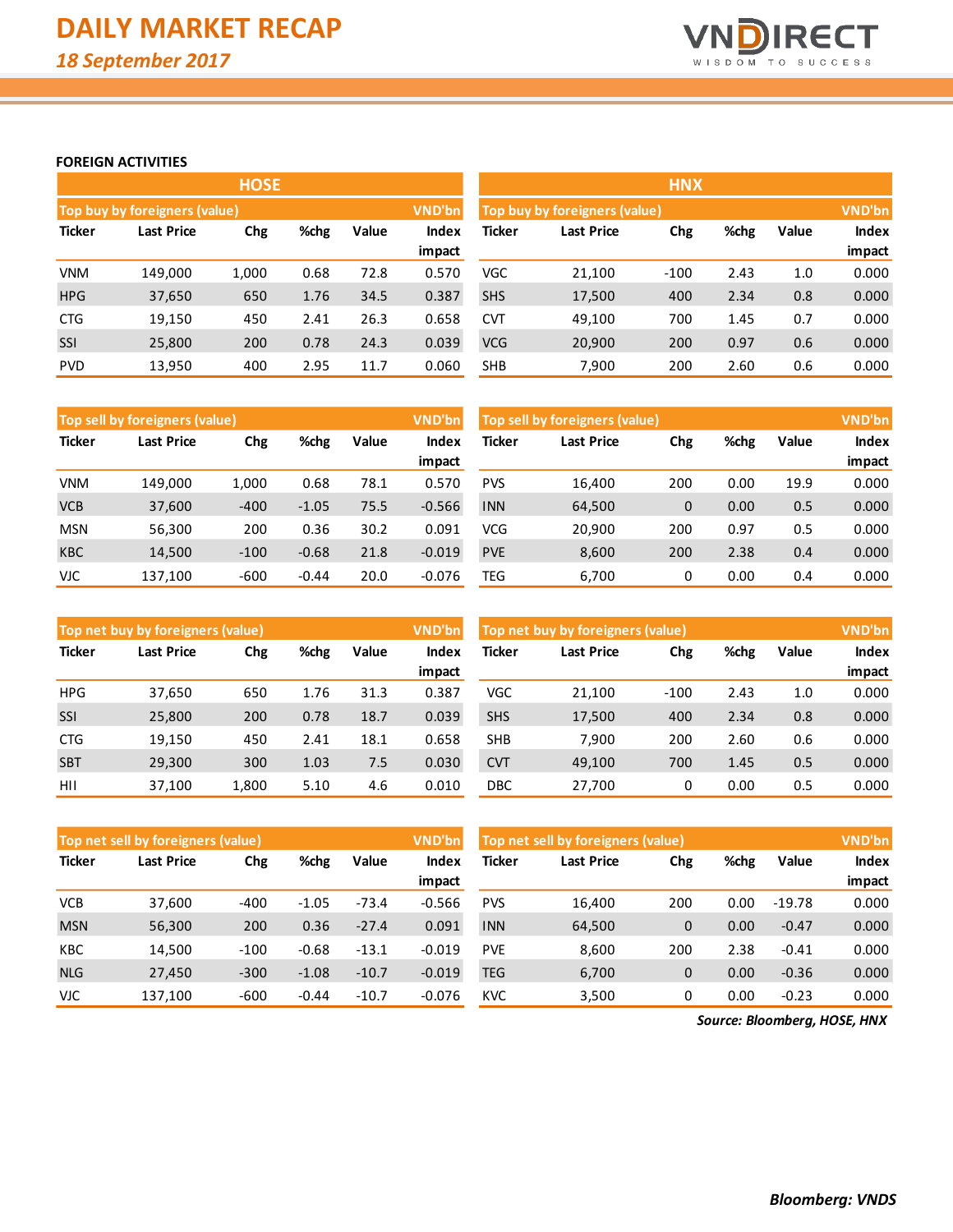![](_page_6_Picture_1.jpeg)

#### **TOP 70 MARKET CAPS SNAPSHOT ON HOSE**

| <b>No. Ticker</b> | <b>Price</b> |        |         | Price change (%) |                |         | Mkt. Cap Outs. Vol. Float ratio | <b>Avail. FII</b> | Ave. daily vol. |                      | <b>EPS</b>     |         | P/E              | P/B                       | <b>ROE</b> | <b>ROA</b>    |
|-------------------|--------------|--------|---------|------------------|----------------|---------|---------------------------------|-------------------|-----------------|----------------------|----------------|---------|------------------|---------------------------|------------|---------------|
|                   | <b>VND</b>   | 1M     | 3M      | 6M               | <b>US\$mln</b> | Mln'shs | $\%$                            | $\frac{9}{6}$     | (30 days-shs)   | <b>T12M</b>          | <b>Diluted</b> | 1Y Gr.  | $\boldsymbol{X}$ | $\boldsymbol{\mathsf{X}}$ | $\%$       | $\frac{9}{6}$ |
| 1 VNM VM          | 149,000      | $-0.1$ | $-2.6$  | 11.2             | 9,515          | 1,451   | 57.8                            | 44.7              | 599,410         | 6,333                | 5,831          | 19.9    | 23.5             | 8.8                       | 38.9       | 33.1          |
| 2 SAB VM          | 276,500      | 9.3    | 38.0    | 32.9             | 7,802          | 641     | 10.4                            | 39.1              | 39,560          | 7,178                | 6,442          | 37.3    | 38.5             | 12.8                      | 33.8       | 21.5          |
| 3 VCB VM          | 37,600       | 0.3    | $-4.8$  | 1.6              | 5,952          | 3,598   | 22.9                            | 9.2               | 887,394         | 1,788                | 1,566          | 6.0     | 21.0             | 2.6                       | 12.8       | 1.0           |
| 4 GAS VM          | 68,400       | 12.3   | 19.0    | 24.4             | 5,759          | 1,913   | 4.2                             | 45.7              | 447,330         | 4,184                | 3,548          | $-18.8$ | 16.3             | 3.3                       | 20.3       | 13.4          |
| 5 VIC VM          | 49,000       | 14.6   | 14.0    | 11.9             | 5,687          | 2,638   | 52.3                            | 19.0              | 787,846         | 1,203                | 1,178          | 111.2   | 40.7             | 4.5                       | 9.8        | 1.5           |
| 6 PLX VM          | 66,400       | 0.5    | 6.4     | N/A              | 3,386          | 1,159   | 100.0                           | 11.2              | 757,523         | 3,883                | 4,254          | 43.0    | 17.1             | 3.4                       | 21.5       | 7.8           |
| 7 CTG VM          | 19,150       | 3.0    | $-6.1$  | 6.1              | 3,138          | 3,723   | 15.8                            | 0.1               | 1,743,897       | 1,970                | 1,457          | 20.6    | 9.7              | 1.2                       | 12.3       | 0.8           |
| 8 BID VM          | 20,500       | 3.8    | 3.8     | 22.8             | 3,084          | 3,419   | 4.4                             | 28.2              | 2,501,882       | 1,813                | 1,354          | $-5.1$  | 11.3             | 1.6                       | 14.1       | 0.6           |
| 9 MSN VM          | 56,300       | 26.2   | 33.1    | 27.7             | 2,844          | 1,148   | 43.9                            | 19.7              | 649,182         | 1,963                | 2,481          | 86.5    | 28.7             | 3.5                       | 13.0       | 3.3           |
| 10 HPG VM         | 37,650       | 11.6   | 22.0    | 46.1             | 2,513          | 1,517   | 58.9                            | 9.5               | 3,742,899       | 5,182                | 4,470          | 82.3    | 7.3              | 2.5                       | 34.9       | 20.9          |
| 11 ROS VM         | 117,800      | 26.0   | 33.6    | $-19.1$          | 2,452          | 473     | 27.0                            | 47.2              | 3,239,102       | 1,033                | 1,033          |         | N/A 114.1        | 11.4                      | 11.7       | 7.4           |
| 12 VPB VM         | 37,300       | 0.3    | N/A     | N/A              | 2,187          | 1,333   | 100.0                           | 0.0               | N/A             | 4,485                | 4,485          | 37.1    | 8.3              | 1.8                       | 25.4       | 1.9           |
| 13 VJC VM         | 137,100      | 11.5   | 8.0     | 16.7             | 1,945          | 322     | 60.9                            | 4.9               | 397,189         | 8,726                | 8,726          | $-24.9$ | 15.7             | 9.1                       | 68.7       | 14.3          |
| 14 MBB VM         | 23,000       | 2.7    | 13.9    | 58.6             | 1,733          | 1,713   | 49.8                            | 0.0               | 3,112,381       | 1,969                | 1,715          | $-6.3$  | 11.7             | 1.5                       | 13.5       | 1.3           |
| 15 NVL VM         | 62,100       | 0.2    | $-8.7$  | $-8.1$           | 1,702          | 623     | 29.5                            | 39.6              | 1,855,864       | 3,396                | 3,059          | N/A     | 18.3             | 4.1                       | 23.1       | 5.3           |
| 16 BVH VM         | 56,000       | $-0.2$ | $-3.6$  | $-5.1$           | 1,677          | 680     | 29.1                            | 24.5              | 245,936         | 2,101                | 1,651          | 10.9    | 26.7             | 2.7                       | 10.7       | 1.9           |
| 17 MWG VM         | 114,200      | 8.1    | 20.0    | 33.0             | 1,546          | 308     | 71.9                            | 0.0               | 460,957         | 5,949                | 4,974          | 40.3    | 19.2             | 7.5                       | 46.6       | 16.0          |
| 18 FPT VM         | 48,350       | 1.8    | 5.8     | 21.1             | 1,129          | 531     | 70.5                            | 0.0               | 738,029         | 3,887                | 3,413          | 2.9     | 12.4             | 2.6                       | 21.5       | 7.7           |
| 19 BHN VM         | 98,500       | 23.1   | 23.9    | 5.0              | 1,005          | 232     | 100.0                           | 31.5              | 45,749          | 3,236                | 3,236          | $-9.6$  | 30.4             | 4.0                       | 13.8       | 8.0           |
| 20 STB VM         | 11,800       | 0.4    | $-15.1$ | 14.6             | 937            | 1,804   | 94.6                            | 15.4              | 1,699,351       | 292                  | 49             | $-89.0$ | 40.3             | 0.9                       | 2.3        | 0.2           |
| 21 SBT VM         | 29,300       | 0.3    | $-13.3$ | 22.3             | 718            | 557     | 78.9                            | 18.4              | 1,878,309       | 1,209                | 1,176          | 2.4     | 24.2             | 2.4                       | 10.3       | 4.6           |
| 22 CTD VM         | 211,000      | 1.0    | $-2.8$  | 5.5              | 711            | 77      | 89.0                            | 2.6               |                 | 52,528 20,254 20,894 |                | 88.6    | 10.4             | 2.5                       | 29.1       | 14.6          |
| 23 EIB VM         | 12,800       | 6.2    | 4.9     | 17.4             | 692            | 1,229   | 75.6                            | 0.3               | 417,484         | 468                  | 251            | 660.6   | 27.4             | 1.1                       | 4.3        | 0.4           |
| 24 DHG VM         | 110,900      | 0.8    | $-14.0$ | 34.6             | 638            | 131     | 31.8                            | 0.0               | 125,714         | 5,001                | 4,662          | 21.7    | 22.2             | 5.2                       | 24.9       | 19.8          |
| 25 SSI VM         | 25,800       | 3.8    | $-3.0$  | 13.4             | 556            | 490     | 57.0                            | 48.2              | 2,797,856       | 2,166                | 1,698          | 2.4     | 11.9             | 1.4                       | 13.4       | 7.0           |
| 26 PNJ VM         | 112,700      | 7.5    | 16.8    | 47.9             | 536            | 108     | 64.5                            | 0.0               | 192,590         | 6,190                | 4,383          | 671.7   | 18.2             | 6.3                       | 34.5       | 17.4          |
| 27 GMD VM         | 41,950       | 2.3    | $-2.4$  | 15.6             | 532            | 288     | 59.5                            | 0.0               | 627,682         | 2,071                | 2,009          | $-4.2$  | 20.3             | 2.0                       | 6.9        | 4.0           |
| 28 REE VM         | 36,500       | 4.4    | 2.0     | 31.8             | 498            | 310     | 48.3                            | 0.0               | 1,196,387       | 4,895                | 3,526          | 27.9    | 7.5              | 1.5                       | 22.3       | 14.1          |
| 29 HSG VM         | 29,600       | 3.5    | $-5.9$  | 13.0             | 456            | 350     | 52.3                            | 20.6              | 2,657,030       | 4,577                | 4,200          | 120.2   | 6.5              | 2.1                       | 36.4       | 11.7          |
| 30 DPM VM         | 22,850       | $-2.4$ | 1.1     | $-5.4$           | 393            | 391     | 35.2                            | 28.1              | 699,897         | 1,925                | 2,452          | $-25.6$ | 11.9             | 1.1                       | 9.7        | 7.8           |
| 31 KDC VM         | 41,700       | 1.7    | $-9.7$  | 11.2             | 377            | 206     | 49.8                            | 39.1              | 260,018         | 6,820                | 5,714          | $-74.7$ | 6.1              | 1.3                       | 23.5       | 15.6          |
| 32 HBC VM         | 62,100       | 15.0   | 37.9    | 52.4             | 352            | 129     | 71.2                            | 26.4              | 1,435,266       | 6,301                | 3,960          | 539.6   | 9.9              | 4.4                       | 53.4       | 7.1           |
| 33 CII VM         | 31,900       | $-9.1$ | $-16.1$ | $-13.2$          | 346            | 246     | 55.7                            | 8.2               | 823,867         | 8,792                | 3,191          | 9.7     | 3.6              | 1.6                       | 47.7       | 12.5          |
| 34 HAG VM         | 8,330        | $-0.8$ | $-9.2$  | $-8.5$           | 340            | 927     | 61.3                            | 37.5              | 2,444,929       | 475                  | $-1,439$       | N/A     | 17.5             | 0.5                       | 2.8        | 0.8           |
| 35 NT2 VM         | 25,300       | $-6.3$ | $-11.5$ | $-16.5$          | 320            | 288     | 27.9                            | 29.0              | 261,797         | 2,816                | 3,701          | $-5.0$  | 9.0              | 1.5                       | 16.3       | 7.8           |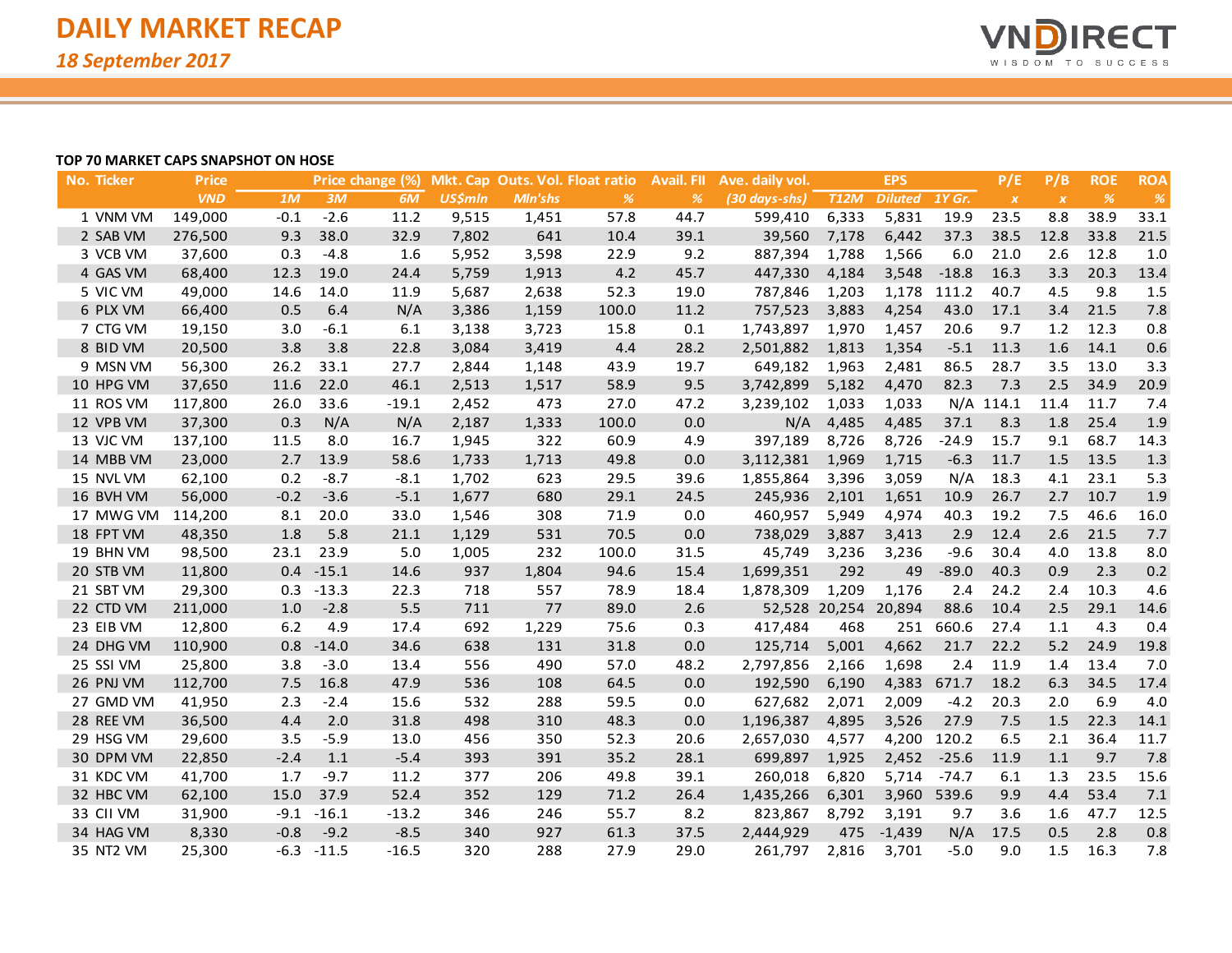![](_page_7_Picture_1.jpeg)

|            |              |         |            |                  |                |                                 |                                                                    |                   |                 |             |                |         |                  |                           | (Continue)    |            |
|------------|--------------|---------|------------|------------------|----------------|---------------------------------|--------------------------------------------------------------------|-------------------|-----------------|-------------|----------------|---------|------------------|---------------------------|---------------|------------|
| No. Ticker | <b>Price</b> |         |            | Price change (%) |                | Mkt. Cap Outs. Vol. Float ratio |                                                                    | <b>Avail. FII</b> | Ave. daily vol. |             | <b>EPS</b>     |         | P/E              | P/B                       | <b>ROE</b>    | <b>ROA</b> |
|            | <b>VND</b>   | 1M      | 3M         | 6M               | <b>US\$mln</b> | Mln'shs                         | $% \mathcal{B}_{\mathrm{c}}\left( \mathcal{B}_{\mathrm{c}}\right)$ | %                 | (30 days-shs)   | <b>T12M</b> | <b>Diluted</b> | 1Y Gr.  | $\boldsymbol{x}$ | $\boldsymbol{\mathsf{x}}$ | $\frac{9}{6}$ | $\%$       |
| 36 DCM VM  | 13,600       | $-2.9$  | 3.0        | 19.3             | 317            | 529                             | 24.3                                                               | 47.4              | 1,944,639       | 1,516       | 1,011          | N/A     | 9.0              | 1.2                       | 13.5          | 6.4        |
| 37 HNG VM  | 9,130        | $-1.7$  | $-14.3$    | $-11.4$          | 308            | 767                             | 35.1                                                               | 48.2              | 1,116,416       | 714         | $-1,298$       | N/A     | 12.8             | 0.7                       | 5.2           | 1.7        |
| 38 KBC VM  | 14,500       | 0.0     | $-10.5$    | 0.0              | 300            | 470                             | 74.7                                                               | 15.7              | 1,767,752       | 1,232       | 1,186          | $-11.6$ | 11.8             | 0.9                       | 8.4           | 4.5        |
| 39 VCI VM  | 56,000       | $-6.7$  | N/A        | N/A              | 296            | 120                             | 91.9                                                               | 18.1              | 137,196         | 3,854       | 3,854          | $-18.8$ | 14.5             | 4.8                       | 31.9          | 12.1       |
| 40 PDR VM  | 29,500       | 6.3     | 14.8       | 129.3            | 288            | 222                             | 38.3                                                               | 48.3              | 1,001,071       | 1,357       | 1,033          | 28.1    | 21.7             | 2.7                       | 10.5          | 3.0        |
| 41 PPC VM  | 20,450       | 3.8     | 8.2        | 16.2             | 286            | 318                             | 15.0                                                               | 33.4              | 221,450         | 4,688       | 1,724          | $-2.2$  | 4.4              | 1.2                       | 15.3          | 8.5        |
| 42 KDH VM  | 27,800       | $-1.4$  | $-0.4$     | 14.4             | 286            | 234                             | 49.1                                                               | 2.6               | 69,317          | 1,729       | 1,587          | 55.3    | 16.1             | 1.8                       | 11.3          | 5.2        |
| 43 BMP VM  | 76,000       | $-6.5$  | $-26.6$    | $-27.9$          | 274            | 82                              | 61.8                                                               | 3.5               | 387,991         | 6,230       | 7,664          | 20.9    | 12.2             | 2.7                       | 23.0          | 19.3       |
| 44 DXG VM  | 20,600       | 6.5     | 17.4       | 23.8             | 259            | 286                             | 71.5                                                               | 19.9              | 3,923,499       | 2,087       | 2,555          | 29.6    | 9.9              | $1.7$                     | 26.5          | 13.4       |
| 45 HT1 VM  | 15,050       | $-15.0$ | $-33.7$    | $-35.4$          | 253            | 382                             | 20.0                                                               | 43.7              | 842,297         | 1,736       | 2,121          | $-0.2$  | 8.7              | 1.1                       | 13.3          | 5.6        |
| 46 TCH VM  | 15,700       | $-3.4$  | $-16.5$    | $-11.3$          | 251            | 363                             | 52.5                                                               | 48.6              | 1,221,793       | 1,379       | 1,379          | N/A     | 11.4             | 1.3                       | 16.6          | 15.1       |
| 47 HCM VM  | 41,500       | 2.3     | $-2.7$     | 28.5             | 237            | 130                             | 38.0                                                               | 46.4              | 408,702         | 3,032       | 2,395          | 49.9    | 13.7             | 2.1                       | 13.8          | 9.8        |
| 48 PVD VM  | 13,950       | $-6.7$  | $-2.1$     | $-32.9$          | 235            | 383                             | 48.1                                                               | 29.6              | 3,240,527       | $-513$      | 224            | $-94.1$ | N/A              | 0.4                       | $-1.0$        | $-0.5$     |
| 49 VCF VM  | 198,800      | $-0.5$  | 19.0       | 24.1             | 233            | 27                              | 30.7                                                               | 19.3              |                 | 250 13,794  | 14,450         | 30.0    | 14.4             | 2.4                       | 18.3          | 12.9       |
| 50 QCG VM  | 19,000       | 15.2    | $-18.8$    | 337.8            | 230            | 275                             | 32.1                                                               | 48.6              | 390,900         | 811         | 163            | 87.6    | 23.4             | 1.3                       | 5.7           | 2.4        |
| 51 FLC VM  | 7,700        | 8.3     | 7.8        | 0.7              | 216            | 638                             | 86.2                                                               | 37.8              | 21,163,790      | 969         | 1,795          | $-8.0$  | 7.9              | 0.6                       | 14.6          | 7.1        |
| 52 TRA VM  | 117,000      | $-2.5$  | $-6.4$     | 19.5             | 213            | 41                              | 57.9                                                               | 1.0               | 13,387          | 5,275       | 5,081          | 29.0    | 22.2             | 5.3                       | 22.9          | 14.6       |
| 53 TLG VM  | 96,900       | $-6.8$  | 0.0        | 16.6             | 212            | 50                              | 25.6                                                               | 72.0              | 1,127           | 4,704       | 4,242          | 24.9    | 20.6             | 5.0                       | 23.8          | 18.8       |
| 54 PAN VM  | 38,000       | 5.6     | 9.2        | 0.8              | 197            | 118                             | 59.8                                                               | 53.9              | 14,786          | 1,428       | 2,164          | $-1.9$  | 26.6             | 1.9                       | 7.6           | 4.8        |
| 55 LGC VM  | 23,000       | 7.7     | $-1.9$     | $-18.3$          | 195            | 193                             | N/A                                                                | 4.0               | 164             | 1,584       | 1,698          | $-49.5$ | 14.5             | 1.9                       | 13.2          | 3.8        |
| 56 NLG VM  | 27,450       | $-7.6$  | 8.4        | 13.0             | 190            | 157                             | 56.2                                                               | 5.7               | 1,051,277       | 3,347       | 1,954          | 70.0    | 8.2              | $1.7$                     | 13.5          | 5.8        |
| 57 PVT VM  | 15,150       | 7.4     | 8.2        | 16.5             | 188            | 281                             | 48.9                                                               | 18.9              | 273,076         | 1,257       | 1,321          | 12.9    | 12.1             | 1.2                       | 11.1          | 4.6        |
| 58 VHC VM  | 46,000       | $-6.5$  | $-16.4$    | $-12.4$          | 187            | 92                              | 25.1                                                               | 61.3              | 37,668          | 5,366       | 5,922          | 80.9    | 8.6              | $1.7$                     | 24.1          | 11.6       |
| 59 BIC VM  | 35,200       | $-2.9$  | $-8.6$     | $-9.4$           | 182            | 117                             | 99.7                                                               | 1.4               | 16,741          | 1,090       | 1,083          | $-27.2$ | 32.3             | 2.0                       | 6.3           | 2.9        |
| 60 GTN VM  | 16,300       | $-0.3$  | 0.0        | $-1.8$           | 179            | 250                             | 18.2                                                               | 50.9              | 923,028         | 141         | 104            |         | $-86.3$ 115.4    | 1.5                       | 1.4           | 1.0        |
| 61 BWE VM  | 26,500       | 6.0     | N/A        | N/A              | 175            | 150                             | 20.3                                                               | 48.9              | 238,361         | 1,606       | 1,606          | N/A     | 16.5             | 1.4                       | 8.7           | 3.0        |
| 62 VSH VM  | 18,400       | 0.5     | 10.2       | 15.7             | 167            | 206                             | 69.3                                                               | 33.7              | 40,226          | 1,510       | 1,219          | $2.4$   | 12.2             | 1.3                       | 11.0          | 5.6        |
| 63 DIG VM  | 15,900       | 0.6     | 12.0       | 67.9             | 167            | 238                             | 86.9                                                               | 23.3              | 897,006         | 276         | 228            | 459.2   | 57.5             | 1.4                       | 1.2           | 0.6        |
| 64 ITA VM  | 4,010        | $-2.0$  | 18.6       | 0.8              | 166            | 938                             | 69.3                                                               | 38.2              | 2,577,774       | 36          | 43             |         | $-74.1$ 111.3    | 0.4                       | 0.5           | 0.3        |
| 65 DMC VM  | 107,000      | $-8.1$  | $-13.0$    | 28.1             | 164            | 35                              | 46.3                                                               | 37.0              | 6,966           | 5,597       | 4,856          | 44.3    | 19.1             | 4.1                       | 22.9          | 18.1       |
| 66 PTB VM  | 142,500      | 6.7     | 30.7       | 21.1             | 163            | 26                              | 59.5                                                               | 34.2              | 103,067         | 10,309      | 8,863          | 58.8    | 13.8             | 4.9                       | 35.6          | 16.7       |
| 67 PGD VM  | 40,800       | $-9.3$  | $-22.3$    | 4.6              | 162            | 90                              | 49.5                                                               | 20.8              | 3,063           | 1,077       | 2,313          | $-37.5$ | 37.9             | 2.6                       | 11.6          | 6.4        |
| 68 CHP VM  | 26,900       | 5.1     | 6.7        | 18.8             | 149            | 126                             | 20.0                                                               | 45.9              | 75,768          | 3,504       | 1,950          | $-21.5$ | 7.7              | 1.9                       | 23.9          | 12.3       |
| 69 FIT VM  | 13,250       |         | 33.8 144.5 | 172.1            | 149            | 255                             | 40.4                                                               | 48.4              | 6,026,635       | 550         | 566            | $-61.3$ | 24.1             | 1.2                       | 4.9           | 2.6        |
| 70 PC1 VM  | 34,100       | $-4.6$  | 1.8        | 7.1              | 147            | 98                              | 67.0                                                               | 17.8              | 98,174          | 3,486       | 3,486          | $-50.6$ | 9.8              | 1.7                       | 18.7          | 7.8        |

*Source: Bloomberg*